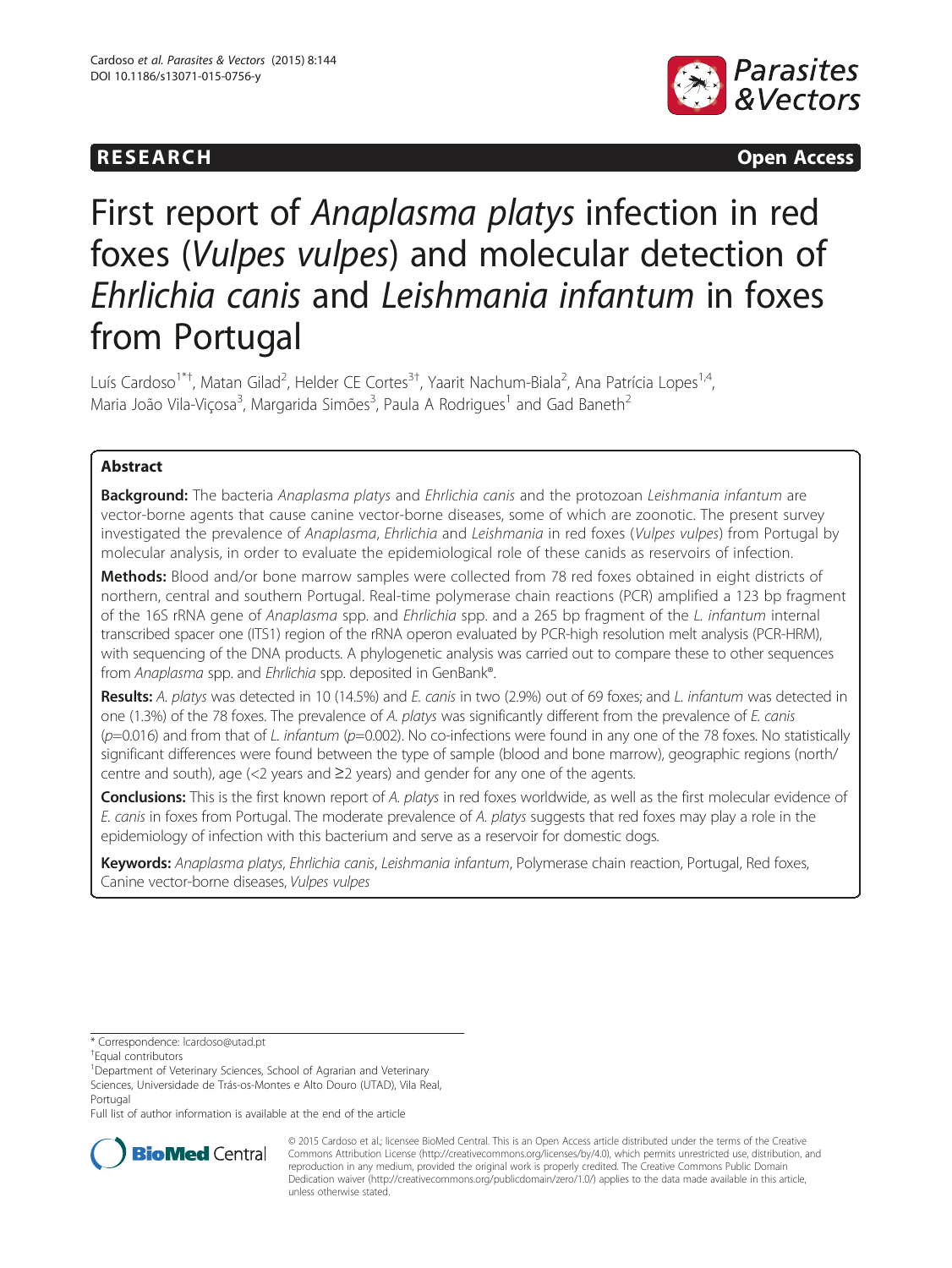#### Background

The intracellular bacteria Anaplasma platys and Ehrlichia canis, and the protozoan Leishmania infantum are among the diverse range of vector-borne agents that cause canine vector-borne diseases (CVBD) [\[1\]](#page-6-0). A. platys is presumed to be transmitted by the Rhipicephalus sanguineus group ticks (R. sanguineus sensu lato [\[2\]](#page-6-0)), infects platelets and causes canine infectious cyclic thrombocytopenia [\[3,4\]](#page-6-0). Canine infections with A. platys are mostly subclinical but clinical signs including lymphadenomegaly and pale mucous membranes have been reported in domestic dogs [[5](#page-6-0)]. Although its virulence is generally low, A. platys might play a role in co-infections with other vector-borne agents [[6\]](#page-6-0). Molecular evidence of A. platys was reported in a veterinarian co-infected with Bartonella henselae and Candidatus Mycoplasma haematoparvum [[7\]](#page-6-0), in two seronegative humans living in Midwestern USA and also in their dog [[8\]](#page-6-0), and in two women from Venezuela [[9](#page-6-0)].

In Europe, E. canis is the etiological agent of canine monocytic ehrlichiosis and its confirmed vectors are R. sanguineus ticks [[3\]](#page-6-0). Dogs can be subclinically infected with *E. canis* or present a spectrum of clinical manifestations that may reach fatal illness [\[10](#page-6-0)]. Clinical signs often include lethargy, anorexia, weight loss, fever, epistaxis and other haemorrhagic disorders, pale mucous membranes and lymphadenomegaly [\[11\]](#page-6-0). E. canis can also infect cats and wild canids [\[12,13](#page-6-0)], and human infections of a specific E. canis strain have been reported from Venezuela, revealing a zoonotic potential [[14\]](#page-6-0).

Leishmaniosis due to L. infantum is a major zoonosis potentially fatal to dogs and humans, representing an important veterinary medical and public health problem [[15\]](#page-6-0). Phlebotomine sand flies (Phlebotomus spp.) are vectors and domestic dogs the main reservoir of the protozoan [\[16](#page-6-0)]. In humans, visceral leishmaniosis is the most severe clinical syndrome resulting from infections with *L. infantum*, and in southern Europe it is observed mainly in children and immunocompromised adults [[17\]](#page-6-0). Canine leishmaniosis is a systemic chronic disease whose clinical manifestations usually include lymphadenomegally, dermatitis, alopecia, cutaneous ulceration, onychogryphosis, lameness, anorexia, weight loss, cachexia, ocular lesions, epistaxis, anaemia, diarrhoea and renal failure [[18,19\]](#page-6-0). In addition to dogs, wild canids such as red foxes (Vulpes vulpes) might serve as hosts for L. infantum [[20](#page-6-0)].

By harboring vector-transmitted pathogens, wild canids may constitute a potential reservoir for CVBD, some of which are zoonotic diseases. Red foxes are the most abundant wild carnivore in Europe and, due to a good adaptation to human environments, are invading many urban areas [\[21\]](#page-6-0). In Portugal, A. platys, E. canis and L. infantum have been reported as agents of CVBD in dogs [[22-24\]](#page-6-0), but no data are available regarding infection with the two bacterial pathogens in red fox populations. The present survey aimed at investigating the prevalence of Anaplasma, Ehrlichia and Leishmania spp. in red foxes from Portugal, by means of molecular analysis, in order to evaluate their role in the epidemiology of these infections.

# **Methods**

#### Foxes and samples

Seventy-five carcasses of apparently healthy wild red foxes shot during the official hunting season or killed on the road due to traffic accidents were obtained between November 2008 and March 2010. The animals came from the districts of Viana do Castelo (n=9), Bragança  $(n=13)$ , Vila Real  $(n=20)$ , Braga  $(n=3)$  and Porto  $(n=2)$ , in northern; Aveiro (n=2), in central; and Évora (n=26), in southern Portugal. Two additional red foxes from the southern district of Setúbal and one from Bragança were presented alive to the Center for Wildlife Rehabilitation, Veterinary Hospital of the University of Trás-os-Montes e Alto Douro, whose ethical committee approved the study as complying with the Portuguese legislation for the protection of animals (Law no. 92/1995).

The fox carcasses were refrigerated at 4°C, for no more than 72 h, or kept frozen at –20°C and thawed before sampling. During necropsy, clotted blood was collected from the right atrium or chest cavity and bone marrow from a femur, with sterile equipment, and stored at –20°C until further processing. Blood from the jugular or cephalic veins of the three living foxes was collected into EDTA tubes and also kept under the same frozen conditions as above. DNA was extracted from blood and bone marrow samples with commercial purification kits (QIAamp® DNA Blood Mini and QIAamp® DNA Mini; Qiagen, Valencia, CA, USA), as previously described [\[25](#page-6-0)].

Of 52 foxes whose gender was observed, there were 23 females and 29 males; gender was not recorded for 26 of the 78 foxes. Age was determined by morphologic characteristics and teeth eruption pattern and wear [\[26\]](#page-6-0) in 48 foxes and ranged from 1.0 to 7.5 years, with a median value of 2.5 years (interquartile range: 1.5-3.5). Fourteen foxes were classified as juveniles (less than 2 years of age) and 34 as adults (2 years or more) [\[27\]](#page-6-0).

#### DNA amplification and sequencing

A 123 bp fragment within the 16S gene of both Anaplasma spp. and Ehrlichia spp. was amplified by real-time PCR using primers E.c-16S fwd and E.c-16S rev (Table [1](#page-2-0)) as previously described [\[28,29](#page-6-0)]. PCR was performed in a total volume of 20 μl containing 5 μl DNA, 400 nM of each primer, 10 μl Maxima Hot Start PCR Master Mix (2x) (Thermo Scientific, Epsom, Surrey, UK), 50 μM of SYTO9 solution (Invitrogen, Carlsbad, CA, USA) and sterile DNase/RNase-free water (Sigma, St. Louis, MO, USA),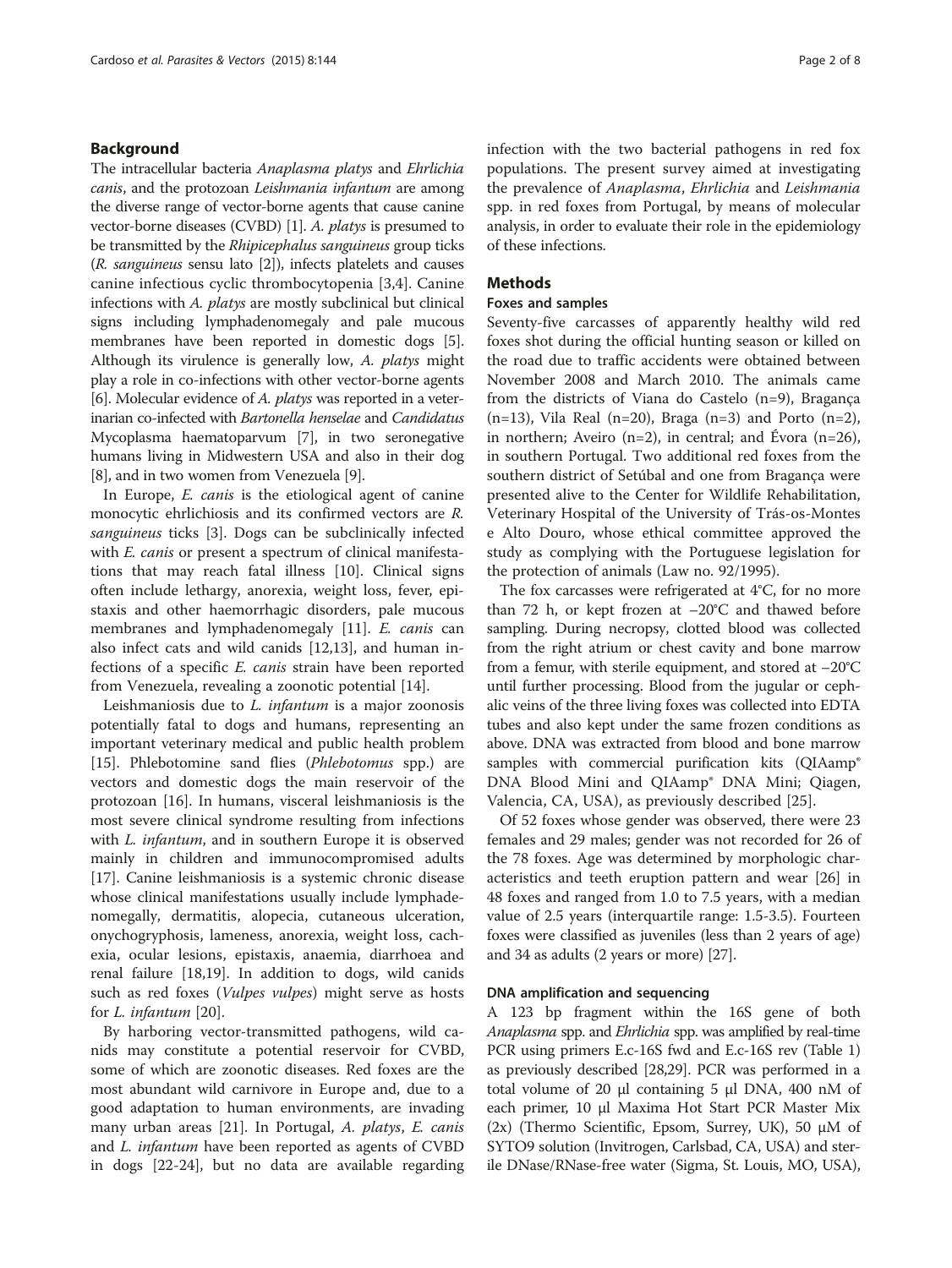<span id="page-2-0"></span>Table 1 Targeted genes and list of primers used in this study

| Pathogen                      |            | Gene Primer     | Size (bp)                   | Location in locus/gene Fragment length (bp) |     | References |
|-------------------------------|------------|-----------------|-----------------------------|---------------------------------------------|-----|------------|
| Anaplasma spp./Ehrlichia spp. | 16S        | F.c-16S fwd     | TCGCTATTAGATGAGCCTACGT      | 285-408                                     | 123 | [28, 29]   |
|                               |            | $F - 16S$ rev   | GAGTCTGGACCGTATCTCAGT       |                                             |     |            |
| Anaplasma spp./Ehrlichia spp. | 16S        | FHR16SD         | <b>TAGCACTCATCGTTTACAGC</b> | 525-870                                     | 345 | [30]       |
|                               |            | FHR16SR         | GGTACCYACAGAAGAAGTCC        |                                             |     |            |
| Leishmania spp.               | <b>ITS</b> | <b>ITS-219F</b> | AGCTGGATCATTTTCCGATG        | 219-484                                     | 265 | $[31]$     |
|                               |            | <b>ITS-219R</b> | ATCGCGACACGTTATGTGAG        |                                             |     |            |

using the Corbett Research Rotor-Gene 6000 cycler (Corbett Research Pty Ltd, Sydney, Australia). Initial denaturation for 5 min at 95°C was followed by 45 cycles of denaturation at 95°C for 15 s, annealing and extension at 60°C for 30 s, and final extension at 72°C for 30 s. Amplicons were subsequently subjected to a melt step with the temperature raised to 95°C for 10 s and then lowered to 60°C for 1 min. The temperature was then raised to 95°C at a rate of 1°C per second. Amplification and melt profiles were analyzed using the Rotor-gene 6000 series software (Corbett Research Pty Ltd., Sydney, Australia). Positive samples from this reaction were further analyzed by conventional PCR using primers EHR16SD and EHR16SR (Table 1), which amplify a 345-bp fragment of the 16S rRNA gene found in the genera Anaplasma and Ehrlichia [[30\]](#page-6-0). The PCR was performed in a total volume of 25 μl using PCR-ready High Specificity mix (Syntezza Bioscience, Jerusalem, Israel) with 500 nM of each primers and sterile DNase/ RNase-free water (Sigma, St. Louis, MO, USA). Amplification was performed using a programmable conventional thermocycler (Biometra, Göttingen, Germany). Initial denaturation was at 95°C for 5 min, followed by 35 cycles of denaturation at 95°C for 30 s, annealing and extension at 55°C for 30 s, and final extension at 72°C for 30 s. After the last cycle, the extension step was continued for a further 5 min. PCR products were electrophoresed on 1.5% agarose gels stained with ethidium bromide and checked under UV light for the size of amplified fragments by comparison to a 100 bp DNA molecular weight marker.

A 265 bp fragment of the Leishmania internal transcribed spacer 1 (ITS1) region of the *L. infantum* rRNA operon was amplified by real-time polymerase chain reaction (PCR) using primers ITS-219 F and ITS-219R (Table 1) and then evaluated by high resolution melt (HRM) analysis [\[31](#page-6-0)]. The PCR was performed in a total volume of 20 μl containing 5 μl DNA, 200 nM of each primer, 10 μl Maxima Hot Start PCR Master Mix (2x) (Thermo Scientific, Epsom, Surrey, UK), 50 μM of SYTO9 solution (Invitrogen, Carlsbad, CA, USA) and sterile DNase/RNase-free water (Sigma, St. Louis, MO, USA), using the Corbett Research Rotor-Gene 6000 cycler (Corbett Research Pty Ltd, Sydney, Australia). Initial denaturation for 5 min at 95°C was followed by

50 cycles of denaturation at 95°C for 5 s, annealing and extension at 59°C for 30 s, and final extension at 76°C for 10 s. Amplicons were subsequently subjected to a HRM step with the temperature raised to 95°C for 10 s and then lowered to 60°C for 1 min. The temperature was then raised to 95°C at a rate of 0.3°C per second. Amplification and HRM profiles were analyzed using the Rotor-gene 6000 series software (Corbett Research Pty Ltd., Sydney, Australia).

DNA samples extracted from cell cultures of L. infantum, Leishmania tropica, Leishmania major and E. canis were used as positive controls for each corresponding PCR reaction and DNA from colony-bred dogs negative by PCR for vector-borne pathogens was used as negative control. A non-template control (NTC) with the same reagents described above but without DNA was added to each PCR to rule out contamination.

All positive PCR products were sequenced using the BigDye Terminator v3.1 Cycle Sequencing Kit and an ABI PRISM 3100 Genetic Analyzer (Applied Biosystems, Foster City, CA, USA), at the Center for Genomic Technologies, Hebrew University of Jerusalem, Israel. DNA sequences were evaluated with the ChromasPro software version 2. 1.1 (Technelysium Pty Ltd., Australia) and compared for similarity with sequences available in GenBank®, using BLAST program [\(http://www.ncbi.nlm.nih.gov/BLAST/](http://www.ncbi.nlm.nih.gov/BLAST/)).

#### Phylogenetic analysis

A phylogenetic analysis, which included DNA sequences obtained from foxes from this study, was carried out to compare these sequences to other sequences from Anaplasma spp. and *Ehrlichia* spp. that had previously been deposited in GenBank®. Phylogenetic and molecular evolutionary analyses were conducted using MEGA version 6.06 ([http://www.megasoftware.net\)](http://www.megasoftware.net/) [[32\]](#page-6-0) and a phylogenetic tree was constructed by the Maximum-Likelihood algorithms using the Kimura-2-Parameter model. Bootstrap replicates were performed to estimate the node reliability, and values were obtained from 1000 randomly selected samples of the aligned sequence data.

#### Statistical analysis

The Chi-squared or Fisher's exact tests were used to compare proportions of positive results by gender and age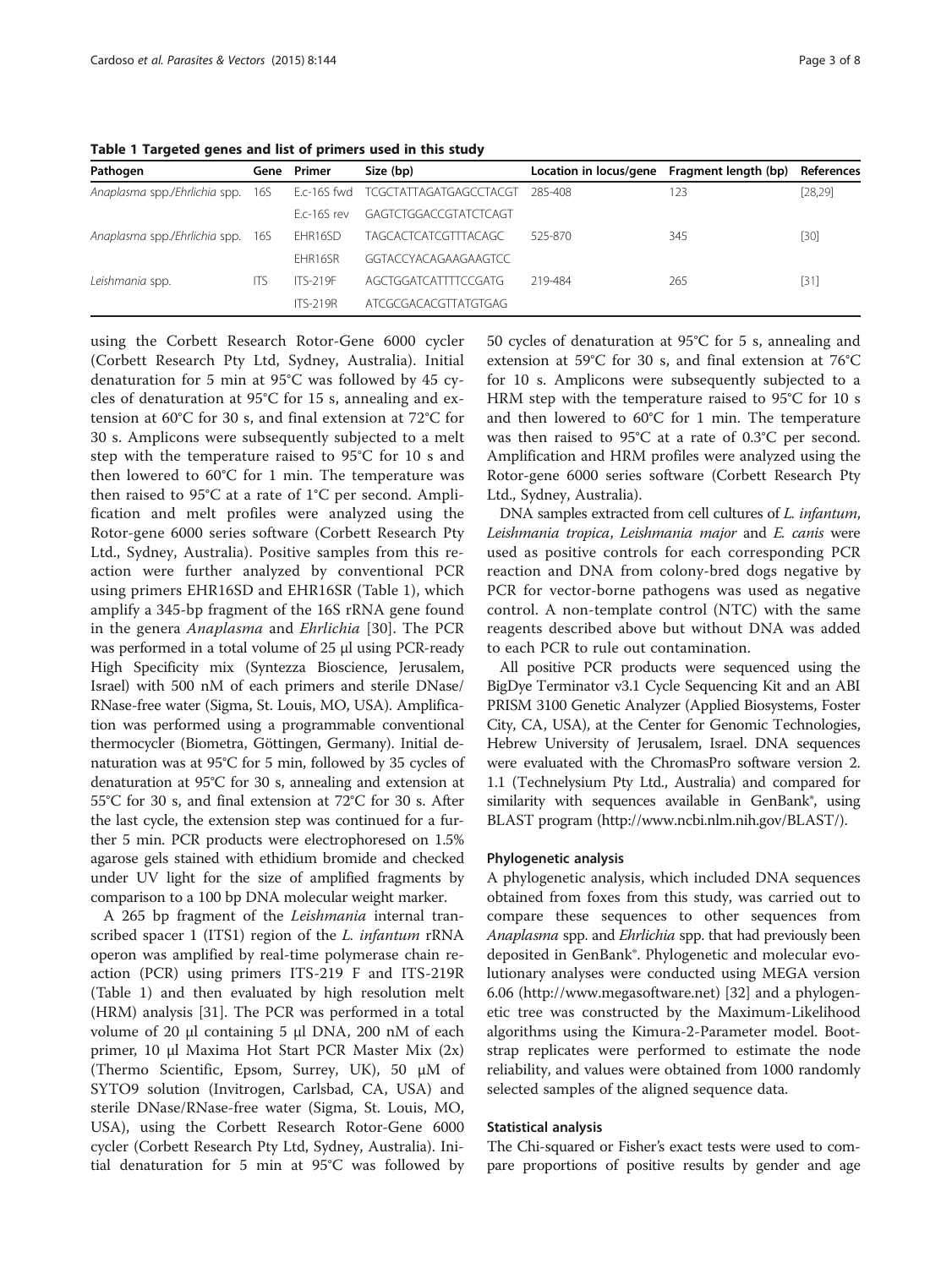group (juvenile vs. adults). McNemar's test compared proportions in paired results, i.e. data obtained from blood and bone marrow of the same fox. A  $p$  value < 0.05 was considered as statistically significant [\[33\]](#page-7-0). The exact binomial test estimated confidence intervals (CI) for proportions, with a 95% confidence level. Analyses were performed with StatLib and IBM SPSS 20 software for Windows.

# Results

Out of 69 foxes, 10 (14.5%; CI: 7.2-25.0%) were found infected with A. platys; and two (2.9%; CI: 0.4-10.1%) with E. canis. Out of all the 78 foxes, one (1.3%; CI: 0.03-6.9%) was infected with L. infantum (Table 2). The prevalence of A. platys was significantly different from the prevalence of E. canis and from that of L. infantum  $(p=0.016$  and  $p=0.002$ , respectively). The prevalence values of E. canis and L. infantum were not statistically different from each other  $(p=0.489)$ .

A. platys was detected in nine foxes from all the five northern districts and in one fox from the southern district of Setúbal. E. canis was found in one fox from the northern district of Vila Real and in another fox from the southern district of Évora, and L. infantum was detected in one fox from the district of Vila Real. No co-infections were found in any one of the 78 foxes.

Paired blood and bone marrow samples (i.e. from the same animal) were available from 52 foxes (47 from the north and five from the south). The percentage of positive results to A. platys was 3.8% in blood and 11.5% in bone marrow, but the difference was statistically not significant ( $p=0.289$ ). Positive results to *E. canis* among paired samples were not compared, as the agent was found only in two blood samples. The fox found infected with *L. infantum* was positive both in blood and bone marrow  $(1.9\%; p=1.0)$ .

Due to the discrepancy in the number of paired samples (i.e. blood and bone marrow from the same fox)

Table 2 PCR and sequencing for detection of Anaplasma spp., Ehrlichia spp. and Leishmania spp. in red foxes (Vulpes vulpes) from Portugal

| Region/sample    | PCR and sequencing: no. of positive<br>foxes/no. of foxes tested (%) |                           |                        |  |
|------------------|----------------------------------------------------------------------|---------------------------|------------------------|--|
|                  | Anaplasma<br>platys                                                  | <b>Ehrlichia</b><br>canis | Leishmania<br>infantum |  |
| North and centre | 9/50(18.0)                                                           | 1/50(2.0)                 | 1/50(2.0)              |  |
| <b>Blood</b>     | 3/50(6.0)                                                            | 1/50(2.0)                 | 1/50(2.0)              |  |
| Bone marrow      | 6/47(12.8)                                                           | 0/47(0.0)                 | 1/47(2.0)              |  |
| South            | 1/19(5.3)                                                            | 1/19(5.3)                 | 0/28(0.0)              |  |
| <b>Blood</b>     | 1/14(7.1)                                                            | 1/14(7.1)                 | 0/14(0.0)              |  |
| Bone marrow      | 0/10(0.0)                                                            | 0/10(0.0)                 | 0/19(0.0)              |  |
| Total            | 10/69 (14.5)                                                         | 2/69(2.9)                 | 1/78(1.3)              |  |

between the north/centre and south regions of Portugal, statistical comparison of results by geographical region was done between blood and bone marrow separately. With blood, the prevalences of A. platys (6.0% vs. 7.1%;  $p=1.0$ ), E. canis (2.0% vs. 7.1%;  $p=0.392$ ) and L. infantum  $(2.0\% \text{ vs. } 0.0\%; p=1.0)$  were not significantly different between the northern/central and southern districts (respectively). With bone marrow, similarly non-significant differences were found for the prevalences of A. platys (12.8% vs. 0.0%; p=0.171), E. canis (0.0% vs. 0.0%; p value not computed) and *L. infantum* (2.0% vs. 0.0%;  $p=1.0$ ).

No statistically significant differences were found between genders for the positive results to A. platys (17.4% for female vs. 20.7% for male foxes;  $p=1.0$ ), to E. canis  $(0.0\% \text{ vs. } 3.4\%; p=1.0) \text{ or to } L.$  infantum  $(4.3\% \text{ vs. } 0.0\%;$  $p=0.442$ ). Likewise, the differences of positive results between age groups were not significant for any one of the three agents: A. platys (14.3% for juvenile vs. 20.6% for adult foxes;  $p=1.0$ ), E. canis (0.0% vs. 2.9%;  $p=1.0$ ) and L. infantum (7.1% vs. 0.0%; p=0.292).

The foxes were apparently in a healthy body condition, and gross examination and histopathology findings demonstrated a population that seemed not to suffer from histological abnormalities due to infection with A. platys, E. canis or L. infantum (data not shown). However, some samples showed autolytic alterations, in spite of the attempts to minimize post-mortem effects. Moreover, by PCR and DNA sequencing the parasite Babesia cf. microti was detected in 63 out of 91 (69.2%; CI: 58.7- 78.5%) [\[34](#page-7-0)] and Hepatozoon canis in 68 out of 90 foxes (75.6%; CI: 64.5-83.2%) [[25](#page-6-0)]. The 91 foxes include the 90 foxes and these further include all the 78 foxes from the present study.

The 230 bp DNA sequences of *L. infantum* from the infected Portuguese foxes obtained using the ITS-219 F/ITS-219R primer had 100% identity with the closest GenBank® accession no. GU591397. The DNA sequences of E. canis from the infected Portuguese fox had 100% identity with the closest GenBank® accession no. KJ659037. Moreover, sequences from the 16S rRNA fragment amplified by the E.c-16S fwd/E.c-16S rev primers of Anaplasma spp. had 100% identity to A. platys (KJ659045.1). A longer fragment (303 bp) of the 16S rRNA was amplified from two foxes by the EHR16SD/EHR16SR primers and showed 100% identity with A. platys (KM401447). A maximum likelihood tree phylogram based on 385 bp sequences was formed by a combination of the two 16S rRNA fragments amplified by the E.c-16S fwd/E.c-16S rev primers and by the EHR16SD/EHR16SR primers which did not overlap (Figure [1](#page-4-0)). It indicated that the Anaplasma spp. sequences detected in this study from foxes clustered together with A. platys sequences deposited in GenBank® and separately from other Anaplasma spp., including A. phagocytophylum.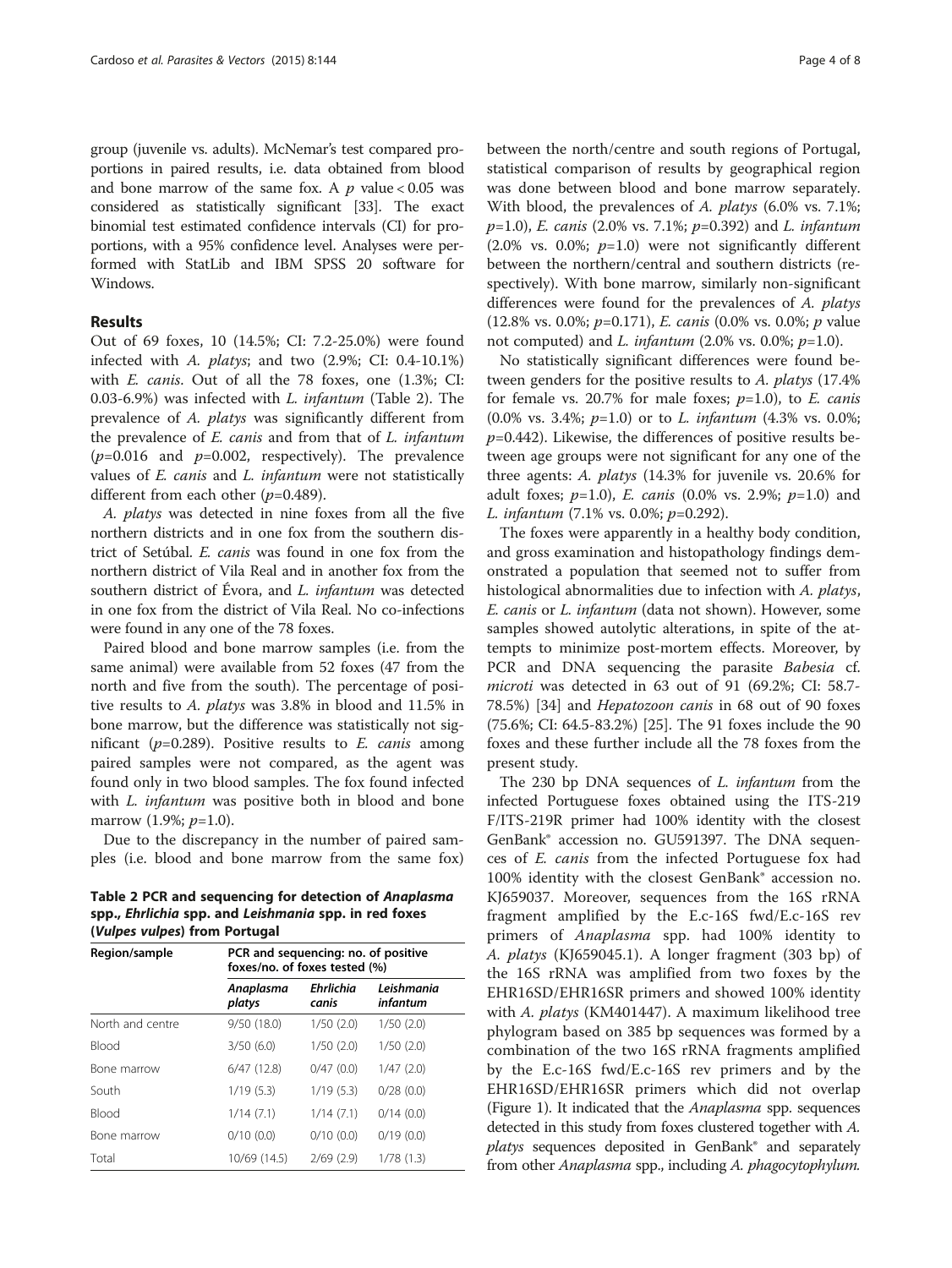<span id="page-4-0"></span>E. canis sequences from this study clustered with sequences of E. canis and other Ehrlichia spp. and separately from canine Anaplasma spp. (Figure 1). Sequences of pathogens derived from foxes in this study were deposited in Gen-Bank® under the following accession numbers: KP717550, KP717551 (A. platys); KP717552 (E. canis); and KP738165, KP738166 (L. infantum).

# **Discussion**

Infections with A. platys, E. canis and L. infantum are well documented in domestic dogs, but information on the occurrence of these agents in wild animals is sparse. This is the first known report of A. platys in red foxes worldwide, as well as the first molecular evidence of E. canis in red foxes from Portugal. In the present study, PCR and subsequent DNA sequencing provided detection and allowed the identification of infectious agents, i.e. A. platys and E. canis, belonging to genetically close bacterial genera.

The detection of A. *platys* in a moderate proportion of the sampled foxes denotes that these canids are exposed to the agent and suggests that a sylvatic life cycle of this pathogen may exist in vulpine populations in Portugal. A. platys appears to be endemic in foxes as it was found in both northern and southern regions of Portugal, and foxes may play a role in the epidemiology of infection with this bacterium and serve as a reservoir for domestic dogs. In addition, the similar prevalence of A. platys in foxes from the northern/central and southern regions may be attributable to a relatively homogeneous distribution of the bacterium in its presumed tick vector populations in these areas  $[35]$  $[35]$ . In fact, R. sanguineus group ticks have been found in mammalian hosts from all the eight districts sampled for the present study [\[36,37](#page-7-0)]. The virulence of A. platys to red foxes requires further investigation. A non-significant difference between the detection percentage of A. platys in blood and bone marrow samples indicates, due to its practicability, that blood is a preferred sample to be collected in living animals. Nevertheless, when sampling corpses it is convenient to obtain samples from more than one tissue, in order to increase the sensitivity of detection [[25\]](#page-6-0).

In Portugal, A. platys has previously been detected by molecular methods in dogs from the north [\[22-24](#page-6-0)], centre [[24](#page-6-0)] and south [[24,](#page-6-0)[38,39\]](#page-7-0). The bacterium has also been detected in R. sanguineus group ticks from southern Portugal by PCR and DNA sequencing [[35\]](#page-7-0). Some of the partial A. platys 16S rRNA gene sequences obtained from foxes in the present study are most similar to those previously identified in dogs from Spain and Germany, among other countries (Figure 1).

Molecular identification of E. canis has been reported in dogs from northeastern [[22](#page-6-0),[23](#page-6-0)], central [\[24\]](#page-6-0) and southern Portugal [\[39,40\]](#page-7-0); and also in one cat from the south of the country [[13\]](#page-6-0). There are some reports on the presence of antibodies to E. canis in red foxes from Europe and the Mediterranean [[12](#page-6-0)[,41\]](#page-7-0), but molecular studies on this infection in foxes are more scarce. In central Italy,



rRNA fragments amplified by the E.c-16S fwd/E.c-16S rev primers and EHR16SD/EHR16SR primers. 305 bp DNA sequences included in the phylogram from one fragment of the combined fragment sequences were deposited in GenBank® as accession numbers KP717550, KP717551 (R02B, R16B) for A. platys and KP717552 (07B\_UE08) for E. canis.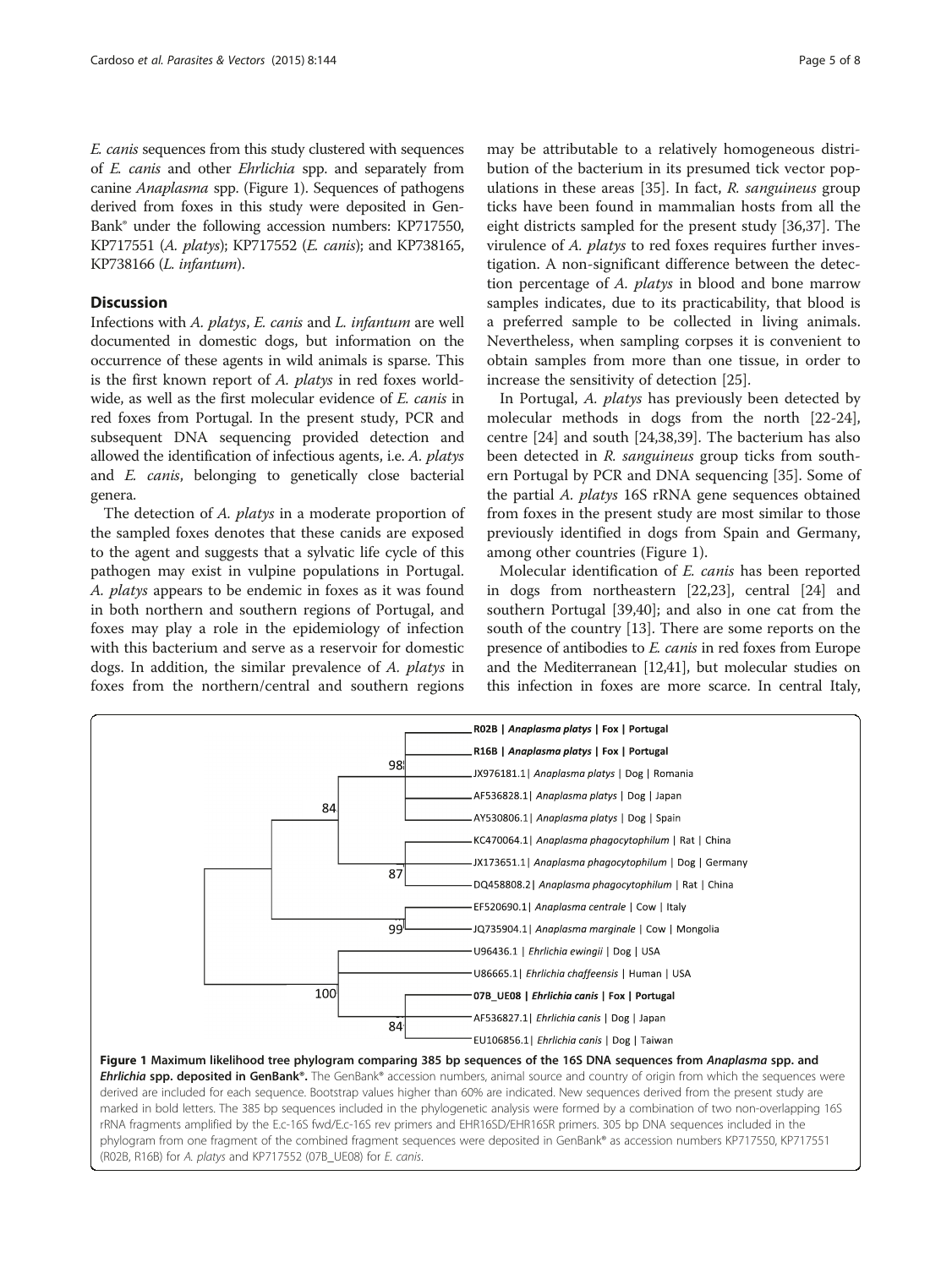none of 150 hunted red fox spleens were PCR-positive for E. canis DNA [[42](#page-7-0)]. However, in southern Italy the PCR prevalence of this pathogen was 30.8% in 13 red foxes from Sicily [\[43](#page-7-0)].

The proven vector of  $E$ . canis ( $R$ . sanguineus s.l. [[2\]](#page-6-0)), is the most prevalent tick in Portugal and has been found on mammals throughout the country [[36,37](#page-7-0)]. The E. canis sequences obtained from the two foxes in this study were identical to the ones previously identified in Portuguese, Spanish and Greek dogs, among sequences from other continents (Figure [1\)](#page-4-0).

The prevalence of *L. infantum* infection detected by means of PCR in the present study (1.3%) is in line with the low level (1.1%) found also by PCR in dogs from southern Portugal [\[39\]](#page-7-0). The overall national seroprevalence in dogs has recently been estimated to be 6.3%, with 3.8% in northern Portugal, 5.0% in the district of Setúbal and 2.5% in the district of Évora included in the present fox study [\[44\]](#page-7-0). Specific seropositivity in dogs from the municipality of Évora, within the namesake district, was 3.9% in the year 1990, 9.4% in 1999 and 5.6% in 2010 [\[15\]](#page-6-0). However, in a close by geographic area of southern Portugal, an indirect immunofluorescence antibody test (IFAT) revealed that 20.4% of 152 dogs had antibodies to Leishmania, and PCR detected leishmanial DNA in blood from 34.9% of the same animals [[45\]](#page-7-0). In cats, the molecular prevalence of L. infantum in blood was 0.3% out of 320 animals from northern/central [[46](#page-7-0)] and 9.9% in 649 from southern Portugal [[13](#page-6-0)].

In a survey carried out 30 years ago in foxes from the district of Setúbal, 23.0% out of 61 animals tested by an indirect immunofluorescence assay had antibodies to Leishmania, and parasites were isolated from tissues of 5.6% of 71 foxes. The prevalence of 5.6% was suggested as sufficient to maintain endemicity of the infection within a semi-autonomic sylvatic cycle in the area [[47](#page-7-0)].

Leishmania spp. infection has been reported in red foxes from Italy, France and Spain [[48-50](#page-7-0)]. Different prevalences of fox infection with Leishmania have been reported from these countries in southern Europe. The molecular prevalence of L. infantum observed in foxes in the present study (1.3%) is much lower than those previously obtained by PCR in blood and spleen samples from the same host species (n=162) in several regions of Spain (14.1% [\[51](#page-7-0)]). In the report from Spain, no statistically significant sex or age differences in prevalence were observed in foxes, but there was a significant difference among regions. Interestingly, out of 47 fox serum samples analysed by western blot only one tested positive (2.1%) and DNA restriction patterns differed between red foxes and dogs in two regions [\[51](#page-7-0)]. In southern France, among 92 red foxes screened, the PCR prevalence of L. infantum was 9%, with DNA found in the spleen and liver, but not in blood, skin or kidney [[52](#page-7-0)]. In

southern Italy, 20 (40.0%) out of 50 foxes were PCRpositive simultaneously in lymph node and bone marrow samples, whereas just 17 out of the 20 animals were positive in skin samples [[53\]](#page-7-0). In contrast, Verin et al. [[54\]](#page-7-0) failed to find *Leishmania* DNA in red fox skin specimens from central Italy, which may indicate that the parasite had not colonized the tegument of these animals, thereby suggesting that they may only play a minor role as a reservoir in an area that is not highly endemic.

Manifestations of disease in red foxes experimentally infected with *L. infantum* were similar to those found in sick dogs and included skin ulceration, furfuraceous dermatitis, alopecia, weight loss and onychogryphosis [[55\]](#page-7-0), but foxes were postulated to have some degree of resistance to L. infantum infection [\[56\]](#page-7-0).

The infection found in the fox in the present study might have been acquired from vectors which fed on dogs, as *L. infantum* is highly prevalent in dog populations in northern Portugal [\[57\]](#page-7-0). The phlebotomine sand fly species Phlebotomus perniciosus and Phlebotomus ariasi are the vectors of L. infantum in Portugal [\[58](#page-7-0)]. Transmission from foxes to sand flies has not been documented, and studies are necessary to elucidate whether foxes can be infectious to these insects. The role of red foxes as reservoir hosts in the epidemiological cycle of L. infantum in Portugal seems to be secondary or even minimal compared to that of dogs. In effect, it is difficult to determine whether fox populations are able to maintain Leishmania infection by themselves in the absence of dogs, and this should be studied further.

Altogether, the differences between reports of infection with L. infantum from other parts of southern Europe may represent distinct levels of prevalence by geographical location, but may also be due to the distinct assays used, such as serology indicating exposure or PCR detecting infection, or to the different tissues sampled [\[25\]](#page-6-0). The different findings on prevalences between A. *platys* and *E. canis* in foxes in the present study could derive from a lower susceptibility of red foxes to the latter, or could be related to a heterogeneous distribution of the agents within the vector populations [\[35\]](#page-7-0). In Portugal, where red foxes are abundantly distributed throughout rural and periurban environments, they can serve as a possible reservoir of some pathogens for domestic pets and also to human beings [[21](#page-6-0)[,34,43\]](#page-7-0). However, further studies are needed to evaluate the role of foxes in the epidemiology of A. platys, E. canis and L. infantum in Europe and the Mediterranean area.

## Conclusions

In conclusion, the present study demonstrates that infection with A. platys is prevalent in red fox populations in Portugal, whereas *E. canis* and *L. infantum* are present but less frequent. The moderate prevalence of A. platys in red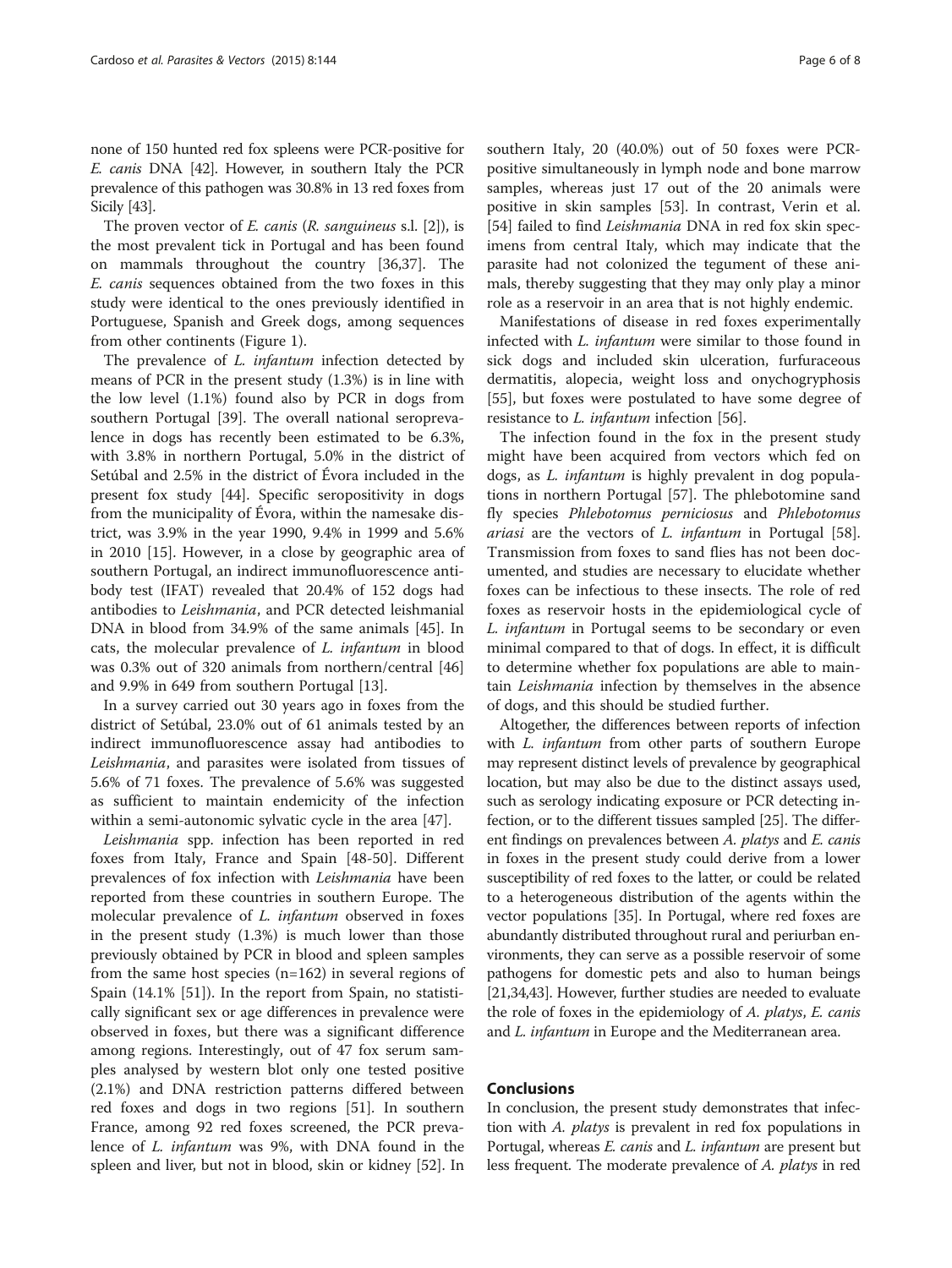## <span id="page-6-0"></span>foxes suggests that they might be a reservoir of this bacterium and a source of infection to dogs.

#### Competing interests

The authors declare that they have no competing interests.

#### Authors' contributions

LC designed the study, collected samples, analysed data and wrote the manuscript; MG performed PCR and sequencing, constructed phylogenetic trees and assisted in drafting the manuscript; HCEC designed the study, collected samples and analysed data; YNB performed PCR and sequencing, and analysed data; APL, MJVV and MS collected and characterized samples; PAR collected samples and analysed data; GB designed the study, performed PCR and sequencing, analysed data and revised the manuscript. All authors read and approved the final version of the manuscript.

#### Acknowledgments

The authors wish to acknowledge the following persons for their assistance in obtaining red fox samples: Eng. Teresa Coutinho, Dr. Roberto Sargo, Prof. Adelina Gama and Prof. Carlos Venâncio (UTAD), Dr. Antónia Reis (University of Évora), Eng. Rogério Rodrigues, Eng. Vítor Rego, Eng. Álvaro Gonçalves, Eng. Augusto Maia and Mr. Manuel Pinho (Forestry Regional Directorate of North, National Forestry Authority, Ministry of Agriculture), Captain Diamantino Fernandes (National Gendarmerie, Territorial Detachment of Vila Real), Mr. Miguel Arantes (Hunters Association of Vitorino dos Piães, Ponte de Lima), Chief Domingos Morais (Hunting and Fishing Recreational Club of Amares), Mr. Vasco Vaz (Hunting and Fishing Association of the Parish of Donai, Bragança), Mr. Vítor Pires ("São Martinhense" Hunting and Fishing Association, Miranda do Douro), Eng. Inácio Alves and Mr. Raul Fernandes (Hunting and Fishing Association of the Parish of Salselas, Macedo de Cavaleiros), Mr. Licínio Inocentes (Hunting and Fishing Club of Tâmega Raia Norte, Chaves), Dr. Mafalda Pinto-Basto (Faculty of Sciences, University of Lisbon), and fox hunting expert Dr. Miguel Fernandes and his dedicated team (Évora).

The authors acknowledge Bayer Health Care–Animal Health division for kindly supporting the publication of this manuscript in the framework of the 10th CVBD World Forum Symposium.

#### Author details

<sup>1</sup>Department of Veterinary Sciences, School of Agrarian and Veterinary Sciences, Universidade de Trás-os-Montes e Alto Douro (UTAD), Vila Real, Portugal. <sup>2</sup> Koret School of Veterinary Medicine, The Hebrew University of Jerusalem, Rehovot, Israel. <sup>3</sup>Victor Caeiro Laboratory of Parasitology, Instituto de Ciências Agrárias e Ambientais Mediterrânicas (ICAAM), University of Évora, Évora, Portugal. <sup>4</sup>Animal and Veterinary Research Centre, UTAD, Vila Real, Portugal.

## Received: 29 January 2015 Accepted: 20 February 2015 Published online: 23 March 2015

#### References

- Otranto D, Dantas-Torres F, Breitschwerdt EB. Managing canine vector-borne diseases of zoonotic concern: part one. Trends Parasitol. 2009;25:157–63.
- 2. Dantas-Torres F, Latrofa MS, Annoscia G, Giannelli A, Parisi A, Otranto D. Morphological and genetic diversity of Rhipicephalus sanguineus sensu lato from the New and Old Worlds. Parasit Vectors. 2013;6:213.
- 3. Shaw SE, Day MJ, Birtles RJ, Breitschwerdt EB. Tick-borne infectious diseases of dogs. Trends Parasitol. 2001;17:74–80.
- 4. Alleman AR, Wamsley HL. An update on anaplasmosis in dogs. Vet Med. 2008;103:212–20.
- 5. Harrus S, Aroch I, Lavy E, Bark H. Clinical manifestations of infectious canine cyclic thrombocytopenia. Vet Rec. 1997;141:247–50.
- 6. De Tommasi AS, Otranto D, Furlanello T, Tasca S, Cantacessi C, Breitschwerdt EB, et al. Evaluation of blood and bone marrow in selected canine vector-borne diseases. Parasit Vectors. 2014;7:534.
- 7. Maggi RG, Mascarelli PE, Havenga LN, Naidoo V, Breitschwerdt EB. Co-infection with Anaplasma platys, Bartonella henselae and Candidatus Mycoplasma haematoparvum in a veterinarian. Parasit Vectors. 2013;6:103.
- 8. Breitschwerdt EB, Hegarty BC, Qurollo BA, Saito TB, Maggi RG, Blanton LS, et al. Intravascular persistence of Anaplasma platys, Ehrlichia chaffeensis, and

Ehrlichia ewingii DNA in the blood of a dog and two family members. Parasit Vectors. 2014;7:298.

- 9. Arraga-Alvarado CM, Qurollo BA, Parra OC, Berrueta MA, Hegarty BC, Breitschwerdt EB, et al. Molecular evidence of Anaplasma platys infection in two women from Venezuela. Am J Trop Med Hyg. 2014;91:1161–5.
- 10. Neer TM, Breitschwerdt EB, Greene RT, Lappin MR. Consensus statement on ehrlichial disease of small animals from the infectious disease study group of the ACVIM. J Vet Intern Med. 2002;16:309–15.
- 11. Harrus S, Bark H, Waner T. Canine monocytic ehrlichiosis: an update. Comp Cont Educ Pract Vet. 1997;19:431–44.
- 12. Fishman Z, Gonen L, Harrus S, Strauss-Ayali D, King R, Baneth G. A serosurvey of Hepatozoon canis and Ehrlichia canis antibodies in wild red foxes (Vulpes vulpes) from Israel. Vet Parasitol. 2004;119:21–6.
- 13. Maia C, Ramos C, Coimbra M, Bastos F, Martins A, Pinto P, et al. Bacterial and protozoal agents of feline vector-borne diseases in domestic and stray cats from southern Portugal. Parasit Vectors. 2014;7:115.
- 14. Perez M, Bodor M, Zhang C, Xiong Q, Rikihisa Y. Human infection with Ehrlichia canis accompanied by clinical signs in Venezuela. Ann N Y Acad Sci. 2006;1078:110–7.
- 15. Schallig HD, Cardoso L, Semião-Santos SJ. Seroepidemiology of canine leishmaniosis in Évora (southern Portugal): 20-year trends. Parasit Vectors. 2013;6:100.
- 16. Bourdeau P, Saridomichelakis MN, Oliveira A, Oliva G, Kotnik T, Gálvez R, et al. Management of canine leishmaniosis in endemic SW European regions: a questionnaire-based multinational survey. Parasit Vectors. 2014;7:110.
- 17. Desjeux P. Worldwide increasing risk factors for leishmaniasis. Med Microbiol Immunol. 2001;190:77–9.
- 18. Koutinas AF, Polizopoulou ZS, Saridomichelakis MN, Argyriadis D, Fytianou A, Plevraki KG. Clinical considerations on canine visceral leishmaniasis in Greece: a retrospective study of 158 cases (1989–1996). J Am Anim Hosp Assoc. 1999;35:376–83.
- 19. Solano-Gallego L, Miró G, Koutinas A, Cardoso L, Pennisi MG, Ferrer L, et al. LeishVet guidelines for the practical management of canine leishmaniosis. Parasit Vectors. 2011;4:86.
- 20. Baneth G, Dank G, Keren-Kornblatt E, Sekeles E, Adini I, Eisenberger CL, et al. Emergence of visceral leishmaniasis in central Israel. Am J Trop Med Hyg. 1998;59:722–5.
- 21. Duscher G, Fuehrer HP, Kübber-Heiss A. Fox on the run–molecular surveillance of fox blood and tissue for the occurrence of tick-borne pathogens in Austria. Parasit Vectors. 2014;7:521.
- 22. Cardoso L, Tuna J, Vieira L, Yisaschar-Mekuzas Y, Baneth G. Molecular detection of Anaplasma platys and Ehrlichia canis in dogs from the North of Portugal. Vet J. 2010;183:232–3.
- 23. Cardoso L, Yisaschar-Mekuzas Y, Rodrigues FT, Costa A, Machado J, Diz-Lopes D, et al. Canine babesiosis in northern Portugal and molecular characterization of vector-borne co-infections. Parasit Vectors. 2010;3:27.
- 24. René-Martellet M, Lebert I, Chêne J, Massot R, Leon M, Leal A, et al. Diagnosis and incidence risk of clinical canine monocytic ehrlichiosis under field conditions in Southern Europe. Parasit Vectors. 2015;8:3.
- 25. Cardoso L, Cortes HC, Eyal O, Reis A, Lopes AP, Vila-Viçosa MJ, et al. Molecular and histopathological detection of Hepatozoon canis in red foxes (Vulpes vulpes) from Portugal. Parasit Vectors. 2014;7:113.
- 26. Saénz-de-Buruaga M, Lucio AJ, Purroy J. Reconocimiento de Sexo y Edad en Especies Cinegéticas. Vitoria-Gasteiz: Gobierno Provincial de Álava; 1991.
- 27. Davidson RK, Gjerde B, Vikøren T, Lillehaug A, Handeland K. Prevalence of Trichinella larvae and extra-intestinal nematodes in Norwegian red foxes (Vulpes vulpes). Vet Parasitol. 2006;136:307–16.
- 28. Peleg O, Baneth G, Eyal O, Inbar J, Harrus S. Multiplex real-time qPCR for the detection of Ehrlichia canis and Babesia canis vogeli. Vet Parasitol. 2010;173:292–9.
- 29. Waner T, Nachum-Biala Y, Harrus S. Evaluation of a commercial in-clinic point-of-care polymerase chain reaction test for Ehrlichia canis DNA in artificially infected dogs. Vet J. 2014;202:618–21.
- 30. Parola P, Roux V, Camicas JL, Baradji I, Brouqui P, Raoult D. Detection of ehrlichiae in African ticks by polymerase chain reaction. Trans R Soc Trop Med Hyg. 2000;94:707–8.
- 31. Talmi-Frank D, Nasereddin A, Schnur LF, Schönian G, Töz SO, Jaffe CL, et al. Detection and identification of old world Leishmania by high resolution melt analysis. PLoS Negl Trop Dis. 2010;4:e581.
- 32. Tamura K, Stecher G, Peterson D, Filipski A, Kumar S. MEGA6: Molecular Evolutionary Genetics Analysis version 6.0. Mol Biol Evol. 2013;30:2725–9.